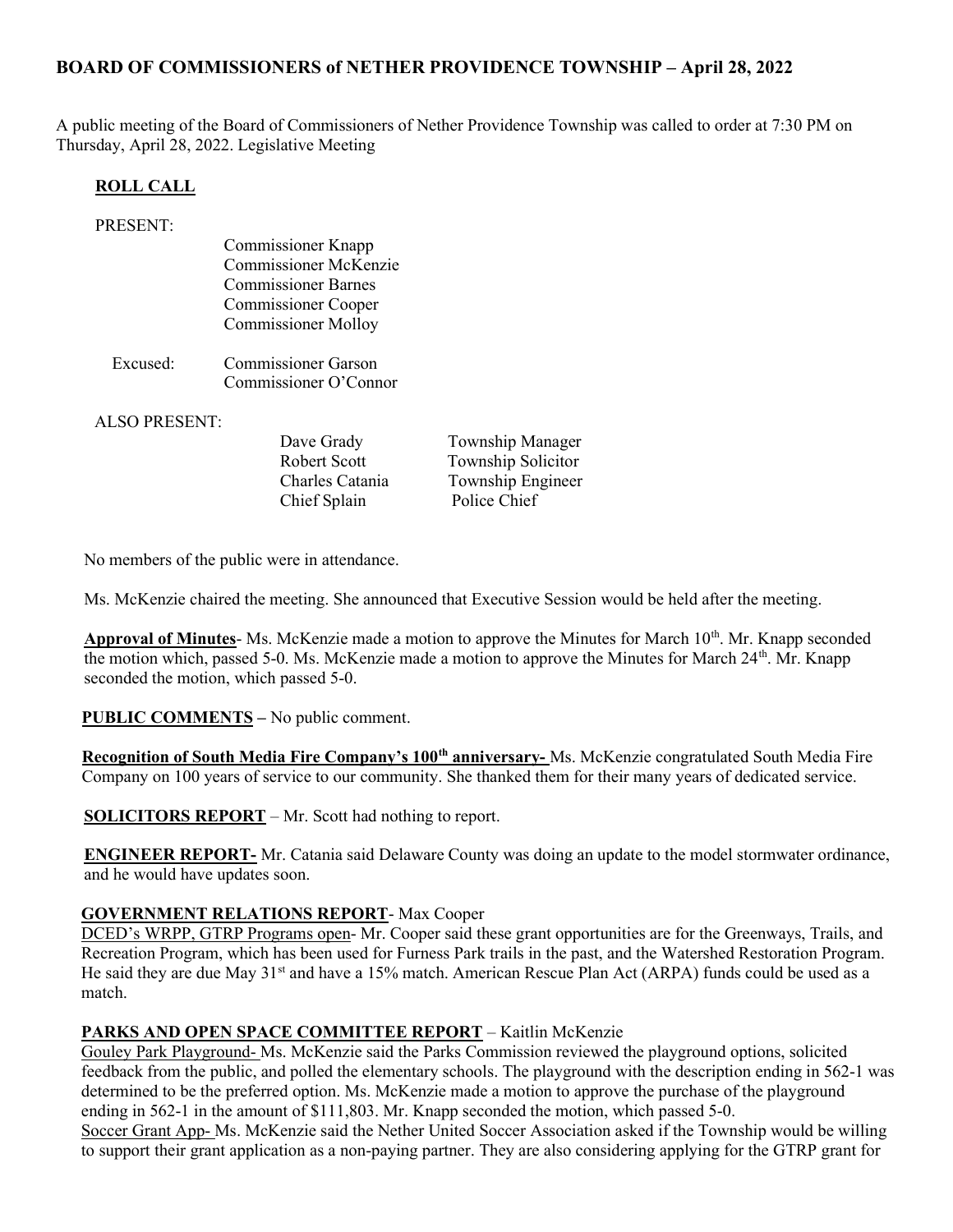improvements to the soccer field. Ms. McKenzie made a motion to authorize Mr. Grady apply for the grant application on behalf of Nether Soccer Association. Mr. Knapp seconded the motion, which passed 5-0.

# PUBLIC SAFETY COMMITTEE REPORT- Micah Knapp

Approval of Volunteer Firefighter informational- Mr. Knapp said the Township has a tax rebate program that allows for a 20% tax rebate for active volunteer firefighters in the Township. He said the rebate approvals would be granted at an upcoming meeting.

Automated Red-Light Enforcement (ARLE) Program – Turner/Baltimore Intersection –Mr. Knapp said the grant funding through the ARLE Funding Program may be utilized for a range of safety and mobility projects, which could include traffic signal installations, new guiderails, and pedestrian crossings. There is no match requirement. He noted there had been discussion about adding a traffic signal at Turner Road and Baltimore Pike in the past, but PennDOT had said it was not in favor of the project as it thinks the problem can be solved by banning left turns from Turner Road onto Baltimore Pike. The Township's concern is that it would send traffic into the Grandview neighborhood. Additionally, the right turn from Turner Road onto Baltimore Pike is difficult too, due to the speeds and hill on Baltimore Pike. He said the grant deadline is June 30<sup>th</sup>. Mr. Knapp and the Board asked Mr. Grady to proceed with moving forward to apply for the grant.

### FINANCE & ADMINISTRATION COMMITTEE – Kaitlin McKenzie

\$500K Road Resurfacing Loan Ordinance – Ms. McKenzie said the loan for the road resurfacing. The rate would be locked tomorrow or Monday if the ordinance is adopted, and the rate was currently just under 3%. Ms. McKenzie made amotion to adopt ordinance number 837 for a loan in the amount of \$500,000 from the Delaware Valley Regional Financing Authority for the road resurfacing program with an interest rate not to exceed 15%. Mr. Cooper seconded the motion, which passed 5-0.

Single Audit- Moore Road sidewalk- Ms. McKenzie said that since the Township received more than \$750,000 in federal funding in 2020, the Township was required to have a "single audit" performed, which is more involved than the normal financial audit. Originally, the single audit was to be focused on the Moore Road sidewalk project, but once the Township realized that two other smaller federal funding sources were used, the scope of the audit had to be expanded to all government operations. Ms. McKenzie made a motion to approve the fee from Bee Bergvall not to exceed \$8,500. Mr. Molloy seconded the motion, which passed 5-0.

Sewer Rent Reduction Request – Ms. McKenzie said the owner of 106 Chesley has asked for a reduction in the number of sewer units based on the vacant occupancy of the building. The fee is one unit (\$642) for every four employees. He's asking for a reduction from 14 to 1 as his building is unoccupied now. In 2021, the fee was reduced to one unit. Mr. Scott suggested the Township ask for copies of the water bill to verify the building's vacancy before granting the reduction.

Representative Krueger Presentation of Hepford Park Check- State Representative Leanne Krueger presented a check in the amount of \$148,600 for playground equipment at Hepford Park. Ms. McKenzie and the Board thanked Representative Krueger for her assistance in obtaining the grant funding.

### Finance Committee continued

Bills List- Ms. McKenzie highlighted several items in the bills list, and then she made a motion to approve the Bills list in the amount of:

> Procurement Card List - \$31,864.12 A/P Interim Funds - \$88,798.48 A/P Bills List - \$538,323.23

Mr. Molloy seconded the motion, which passed 5-0.

### COMMUNITY, HEALTH, AND ENVIRONMENT REPORT- Shaina Barnes

2022 Summer Camp Registration Open –Informational- Ms. Barnes said summer camp registration is open and will be until the start of camp. The fee is \$295 and covers all five weeks of camp. Camp is Monday-Friday from 8:30 AM to noon.

EAC Update- Ms. Barnes said at the last meeting a "refuse committee" was formed to discuss waste and recycling options for the Township. Ms. Barnes said the EAC would like to propose a plastic bag ban. The Board asked Mr.